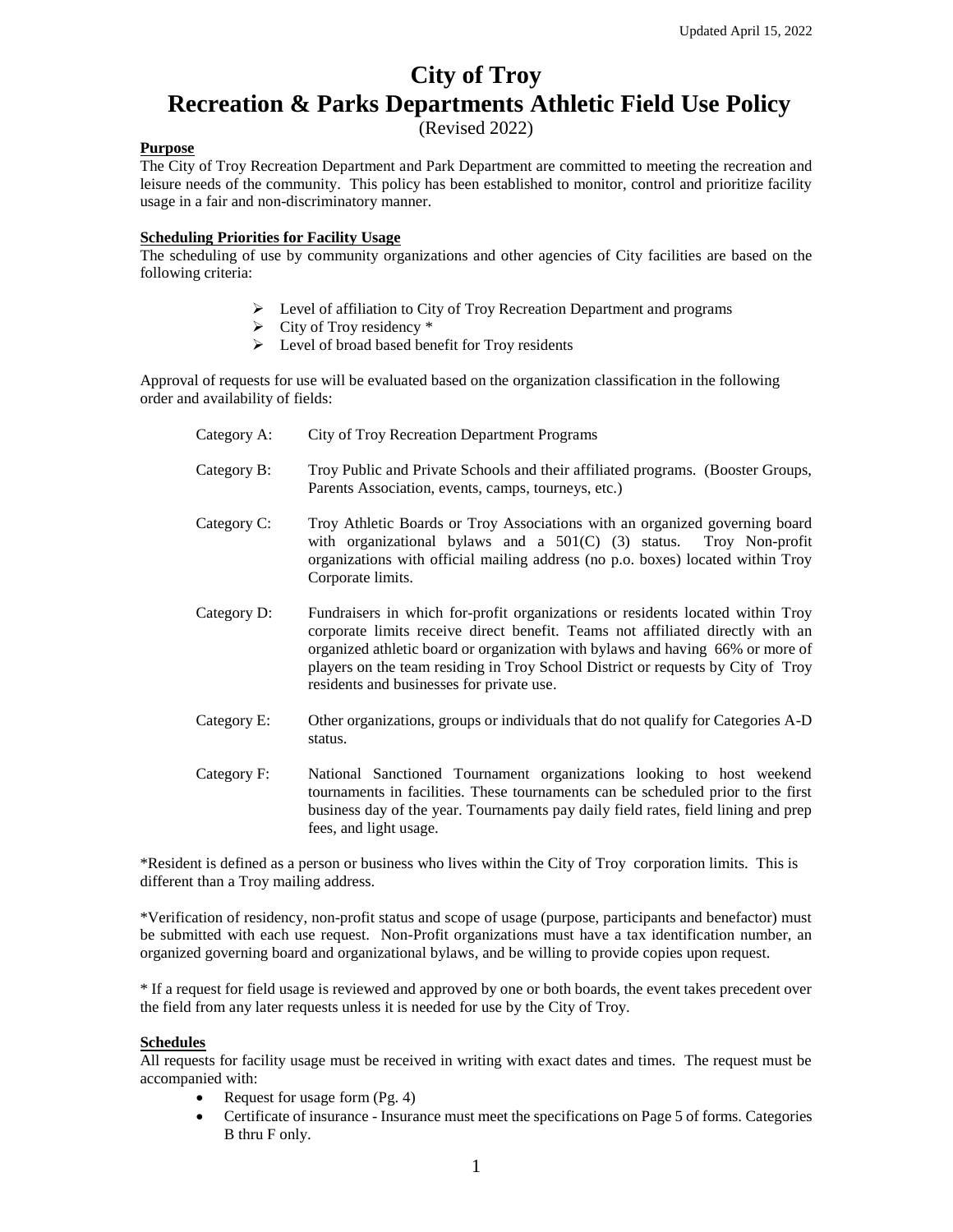- Hold Harmless agreement (Pg. 6) Categories B thru F only.
- Rules and Regulations Terms (Pg. 7)
- Official Team Roster form (Pg. 8)
- Background check form (Pg. 9)-Background check for the hosting team and/or all league coaches of youth sports must be submitted. If background check needs to be done thru Troy Recreation Department there will be an additional **\$42 fee per check.**
- Heat Index Guidelines for Outdoor Youth Sport- See Recreation reference within packet. (Pg. 10-11)
- Lightning Detection Policy at Duke Park (Pg. 12-14): All user groups using Duke Park Facility must sign the policy and return with all paperwork.

Requests will be accepted the first business day of the new calendar year but no later than four (4) weeks before the start of their program. The scheduling of facilities will follow the procedures outlined under "Scheduling Priorities" section of this policy. Special event requests may be accepted prior to the first business day of the year.

#### **User Fees**

Fees for facility usage are waived for categories A thru C. Fees for facility usage will be calculated as follows for categories  $D \& E$ .

| <b>Baseball/Softball</b>                                                                 |                                                                                          |
|------------------------------------------------------------------------------------------|------------------------------------------------------------------------------------------|
| Category D                                                                               | Category E                                                                               |
| \$20 per game, \$30 per doubleheader<br>or \$100.00/field/day<br>Field prep not included | \$25 per game, \$40 per doubleheader<br>or \$125.00/field/day<br>Field prep not included |
| Category F                                                                               |                                                                                          |
| \$125.00 per field/per day.<br>Field prep not included                                   |                                                                                          |

| <b>Soccer</b>               |                       |
|-----------------------------|-----------------------|
| Category D                  | Category E            |
| \$15 per game               | \$20 per game         |
| or \$75.00/field/day        | Or \$100.00/field/day |
| Category F                  |                       |
| \$125.00 per field/per day. |                       |
| Field prep not included     |                       |
|                             |                       |

#### **Football/other (eg. Rugby, Lacrosse, Tennis etc.)**

| Category D                  | Category E            |
|-----------------------------|-----------------------|
| \$25 per game               | \$30 per game         |
| Or \$125.00/field/day       | Or \$150.00/field/day |
| Category F                  |                       |
| \$125.00 per field/per day. |                       |
| Field prep not included     |                       |
|                             |                       |

#### **Light Fees**

- Light usage fee of **\$25/game** for Categories B, C, D, E and F.
- Lights are not available for use during practices.

#### **Scoreboard Use Fees**

 **Scoreboard Usage fee of \$5/game for use of N. Market Baseball and Softball fields, Duke Park Softball fields, and Mercer Field (Excluding School Organizations).**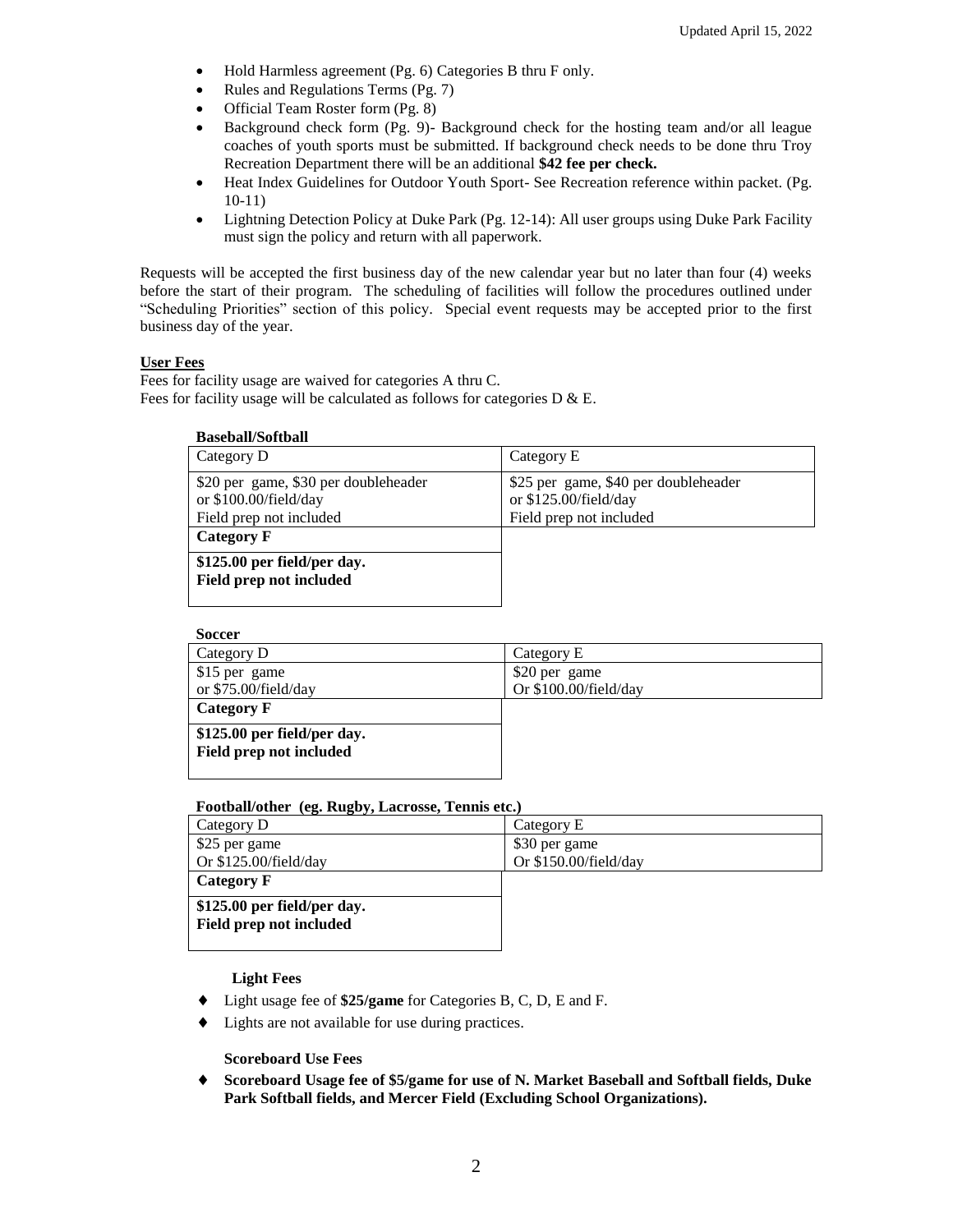#### **Field Lining Fee and Prep (Applicable for categories B, C, D and E.)**

|           | $\bullet$ U12 Soccer Field \$60.00/application (7v7, 9v9) | <b>Initial Lining: \$98</b>  |  |
|-----------|-----------------------------------------------------------|------------------------------|--|
|           | • Full Size Soccer Field \$70.00/application              | <b>Initial Lining: \$98</b>  |  |
| $\bullet$ | Football Field \$90.00/application                        | <b>Initial Lining: \$120</b> |  |

- Baseball/softball field **\$20.00/lining/field** (Includes field prep)
- **Baseball/Softball Field Dri bag charge of \$12/bag** 
	- **Fields will be prepped for organizations to use. Once fields have been prepped, and inclement weather is anticipated, bags of Field Dri materials will be left in dugouts for organizations to use. Should an organization choose to use the Field Dri to play their game, they will be charged for use of the bag. Use of any Field Dri will be invoiced at the end of the season with field lining and light fees.**

\*\*\*Fields will be lined on Friday afternoons for all weekend events. There is no guarantee that fields will be lined when event is held on Saturday and/or Sunday.

➢ **National Sanctioned Tournaments: If the baseball/softball organization chooses to have the City of Troy Parks Department prep base areas, home plate and pitcher's area and re-line the fields, an initial charge or \$20/field/lining will occur. Any additional linings on Saturdays and Sundays will be charged \$40 per lining (includes all 3 fields at Duke Park). If the organization would prefer to prep and re-line their own fields, arrangements can be made to use materials provided by the City of Troy Parks Department. The organization will be charged on a per bag basis for Liner and Field Dri. Please contact the Troy Recreation Department at 937.339.5145 to coordinate. We ask that this be coordinated at least 30 days prior to the tournament taking place.** 

\*Minimum Refundable deposit of \$100 is due with final payment prior to event

The Park and or Recreation Boards have the right to waive usage and or lighting and field prep fees at its discretion.

**\*Litter Control: All litter from the event shall be bagged or containerized and placed in the trash truck placed near the fields.**

#### **Restricted Activities**

#### **Alcoholic beverages are not permitted within City or Park facilities**

#### **Denied Request**

Requests for City of Troy Parks & Recreation Department fields will be refused when any of the following factors exist, as determined by staff:

- 1. **Risk and Liability** Activities deemed by Miami Valley Risk Management and/or the City Law Director that involve high risk to participants or high liability to the City of Troy.
- 2. **Delinquent User or Group** An individual, group or organization that has demonstrated the inability to follow the rules and regulations of the facility; respect staff, patrons or the facility and/or the inability to make restitution for damages from previous facility use.
- 3. **Right to Exclude**  The City of Troy reserves the right to exclude any program/activity that is determined to be detrimental to existing city programs and activities or is not in the best interest of the city and its residents.
- 4. **User and/or light usage fees have not been paid per the established criteria. If fees are not paid within 30 days of the initial invoice, user groups will not be able to use fields for the following season.**
- 5. Parks Superintendent or his designee may cancel scheduled event to negate damage to fields.

**To reschedule any make-up games, you must notify the Recreation Department at least 48 hours before the date of the rescheduled game. The Recreation Department must approve all make-up dates. Please contact Alli Schiffer at 937.339.5145 or by email at [Alli.Schiffer@troyohio.gov.](mailto:Alli.Schiffer@troyohio.gov)**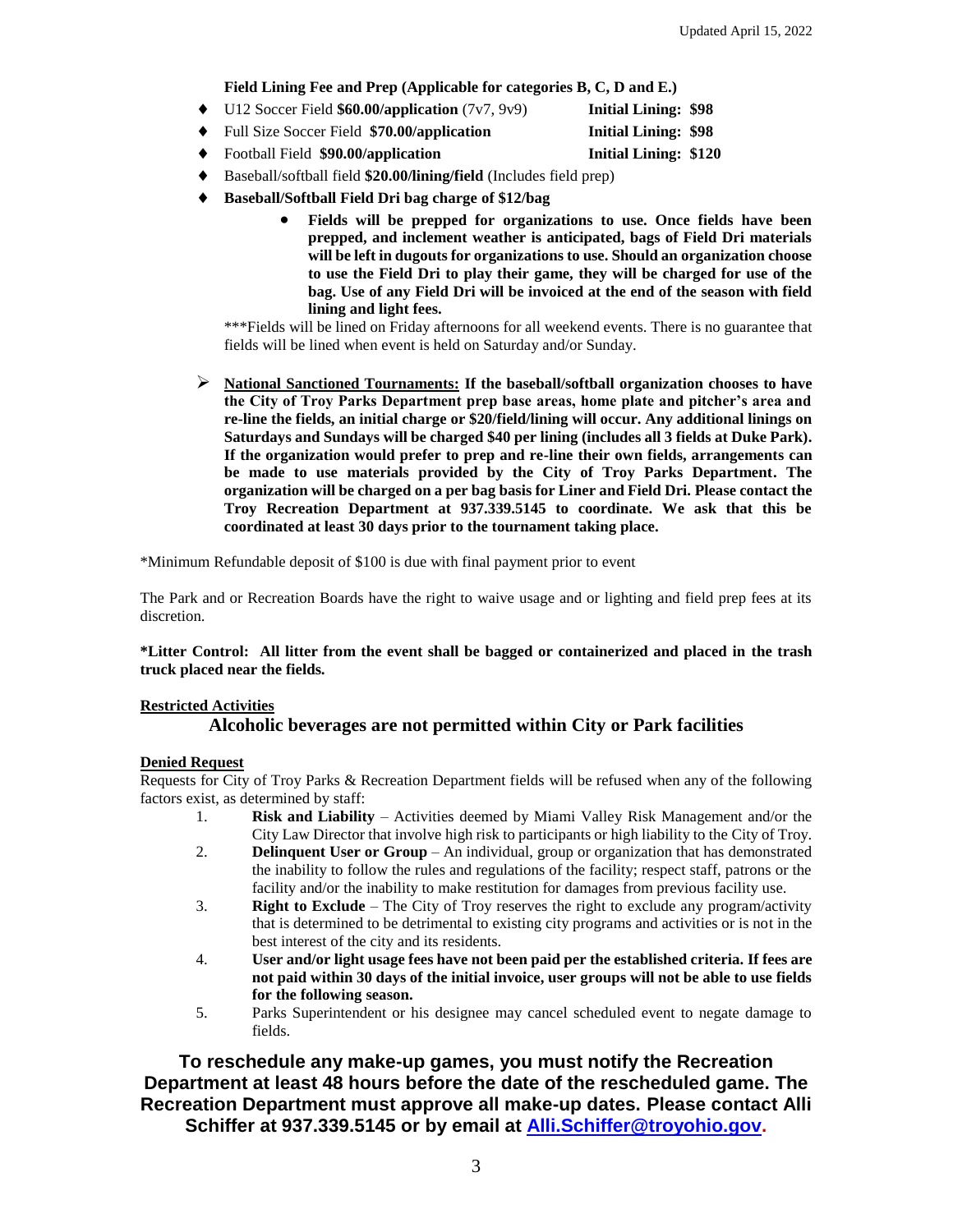| Receipt $#$      |  |
|------------------|--|
| <b>Receipt</b> # |  |

# **City of Troy Recreation Department Facility Request**

| $DATE(S)$ $DAY(S)$ $DAY(S)$ $DAY(S)$ $DAY(S)$ $DAY(S)$ $DAY(S)$ $DAY(S)$ $DAY(S)$ $DAY(S)$ $DAY(S)$ $DAY(S)$ $DAY(S)$ $DAY(S)$ $DAY(S)$ $DAY(S)$ $DAY(S)$ $DAY(S)$ $DAY(S)$ $DAY(S)$ $DAY(S)$ $DAY(S)$ $DAY(S)$ $DAY(S)$ $DAY(S)$ $DAY(S)$ $DAY(S)$ $DAY(S)$ $DAY(S)$ $DAY(S)$ $DAY(S)$ $DAY(S$                                                                                                                                                                                                                                                                                                       |                                                                                                                                               |                                           |  |  |
|-------------------------------------------------------------------------------------------------------------------------------------------------------------------------------------------------------------------------------------------------------------------------------------------------------------------------------------------------------------------------------------------------------------------------------------------------------------------------------------------------------------------------------------------------------------------------------------------------------|-----------------------------------------------------------------------------------------------------------------------------------------------|-------------------------------------------|--|--|
|                                                                                                                                                                                                                                                                                                                                                                                                                                                                                                                                                                                                       |                                                                                                                                               |                                           |  |  |
|                                                                                                                                                                                                                                                                                                                                                                                                                                                                                                                                                                                                       |                                                                                                                                               |                                           |  |  |
| PURPOSE: Scorebo                                                                                                                                                                                                                                                                                                                                                                                                                                                                                                                                                                                      |                                                                                                                                               |                                           |  |  |
| ard Use? Y or N                                                                                                                                                                                                                                                                                                                                                                                                                                                                                                                                                                                       |                                                                                                                                               | PA Sytem Use? Y or N Fields Lined: Y or N |  |  |
|                                                                                                                                                                                                                                                                                                                                                                                                                                                                                                                                                                                                       | *Litter Control: All litter generated from the event shall be bagged or containerized and placed in<br>or next to existing refuse containers. |                                           |  |  |
| I (We) assume full responsibility for any damages to City of Troy equipment and/or property that<br>occur as a result of the requested use. Furthermore, I (We) understand that City of Troy, its staff,<br>its boards and members of the Parks Department and Recreation Department, will not be held<br>liable for any injury or damage which may occur to me, my guests, and/or members of the above-<br>named organization and our property during our requested use of the facility. All applicants must<br>provide a Certificate of Insurance per the attached outline requirements.<br>SIGNED: |                                                                                                                                               |                                           |  |  |
|                                                                                                                                                                                                                                                                                                                                                                                                                                                                                                                                                                                                       |                                                                                                                                               |                                           |  |  |
|                                                                                                                                                                                                                                                                                                                                                                                                                                                                                                                                                                                                       |                                                                                                                                               | Category: A B C D E                       |  |  |
|                                                                                                                                                                                                                                                                                                                                                                                                                                                                                                                                                                                                       | Single Use Seasonal Use Tournament Use Camp/Clinic Use Other                                                                                  |                                           |  |  |
| 50% of fees plus background check fee of \$40 per coach(All Non-refundable) is due at contract<br>signing.<br>Remaining 50% due one week prior to the first day of the event.<br>FEE \$____________ (At Contract Signing) Fee \$____________ (1 Week before Event)                                                                                                                                                                                                                                                                                                                                    |                                                                                                                                               |                                           |  |  |
| CASH________CHECK_________CREDIT CARD___________OTHER________                                                                                                                                                                                                                                                                                                                                                                                                                                                                                                                                         |                                                                                                                                               |                                           |  |  |
|                                                                                                                                                                                                                                                                                                                                                                                                                                                                                                                                                                                                       |                                                                                                                                               |                                           |  |  |
|                                                                                                                                                                                                                                                                                                                                                                                                                                                                                                                                                                                                       |                                                                                                                                               |                                           |  |  |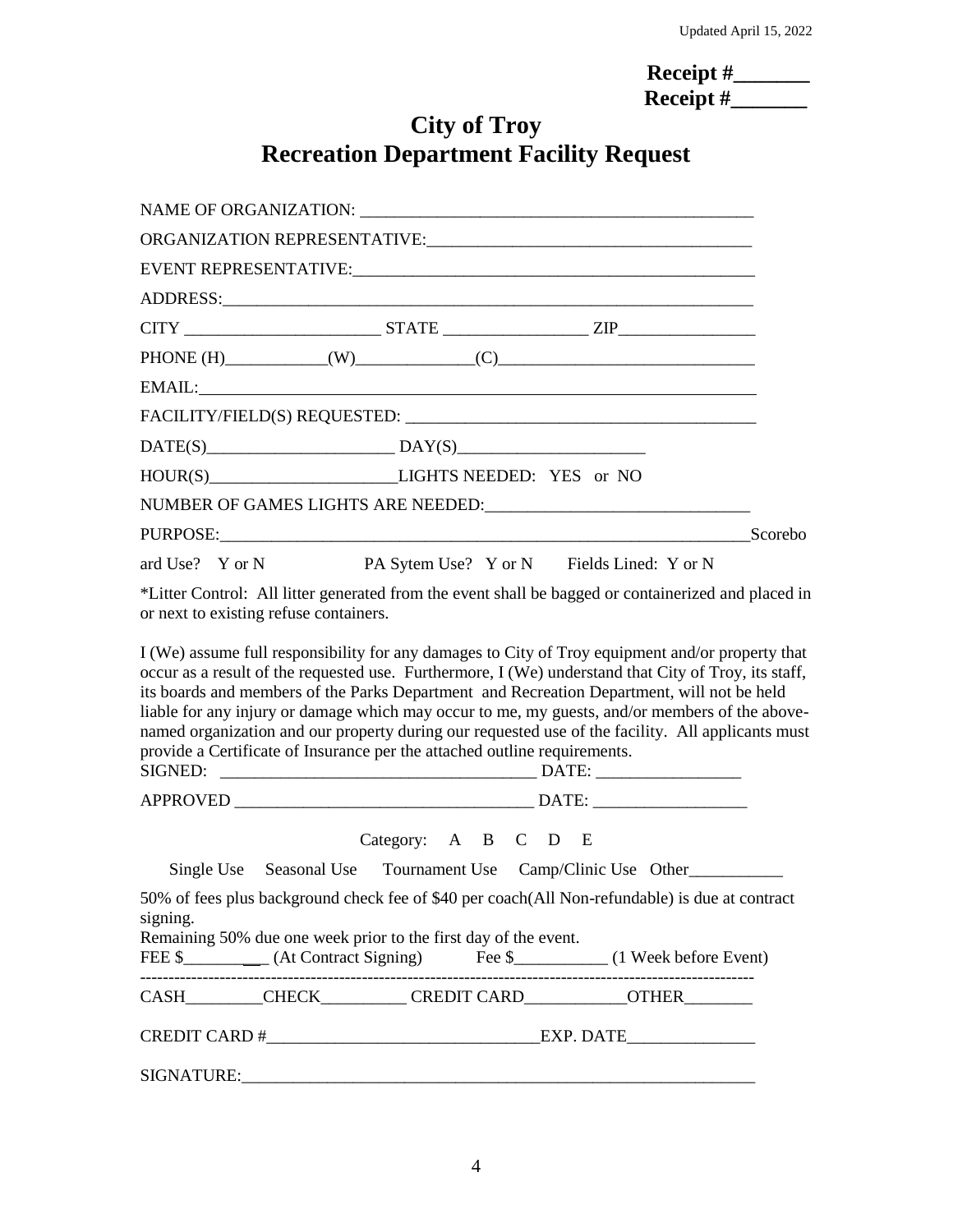#### **Insurance Requirements**

Producer shall maintain for the duration of the contract Commercial General Liability insurance with coverage at least as broad as Insurance Services Office (ISO) Form CG 0001 with a minimum limit of \$1,000,000 per occurrence. Certificate of Insurance must be provided to Hobart Arena no later than two weeks prior to scheduled event for review by the City of Troy's risk management group. Also, the attached "Hold Harmless Agreement" must be signed and returned two weeks prior to scheduled event.

#### **Basis**

-All coverage shall be written on an occurrence basis.

#### **Insurance Company Rating**

-Insurance company must have an AM BEST rating of no less than A:VII, unless otherwise acceptable to the City."

#### **City of Troy Named as Additional Insured**

Producer shall obtain the endorsements necessary to make the following parties additional insureds under the CGL policy with primary/contributing coverage as respects the additional insureds."

-The additional insured language which must be on insurance certificates as follows:

"The following are additional insureds: The City of Troy, Ohio, its elected and appointed officials, all employees and volunteers, all boards, commissions and/or authorities and board members, including employees and volunteers, thereof. Coverage shall be primary to the additional insureds and not contributing with any other insurance or similar protection available to the additional insureds whether other available coverage be primary, contributing or excess."

Location: Effective Dates: (Date of event)

#### **Cancellation Notice**

-Producer shall provide, during the life of the contract, or for a longer period as stipulated herein, the coverages as described above, which shall include an endorsement stating the following: "Thirty (30) days advance written notice of cancellation, non-renewal, reduction and/or material change shall be sent to: Hobart Arena, Director of Recreation, 255 Adams St., Troy, Ohio 45373."

#### **Coverage Expiration**

-If any of the above coverages expire during the term of this contract, the producer shall deliver renewal certificates and/or policies to the Hobart Arena at least ten days prior to said expiration date.

Rev. 8/12/16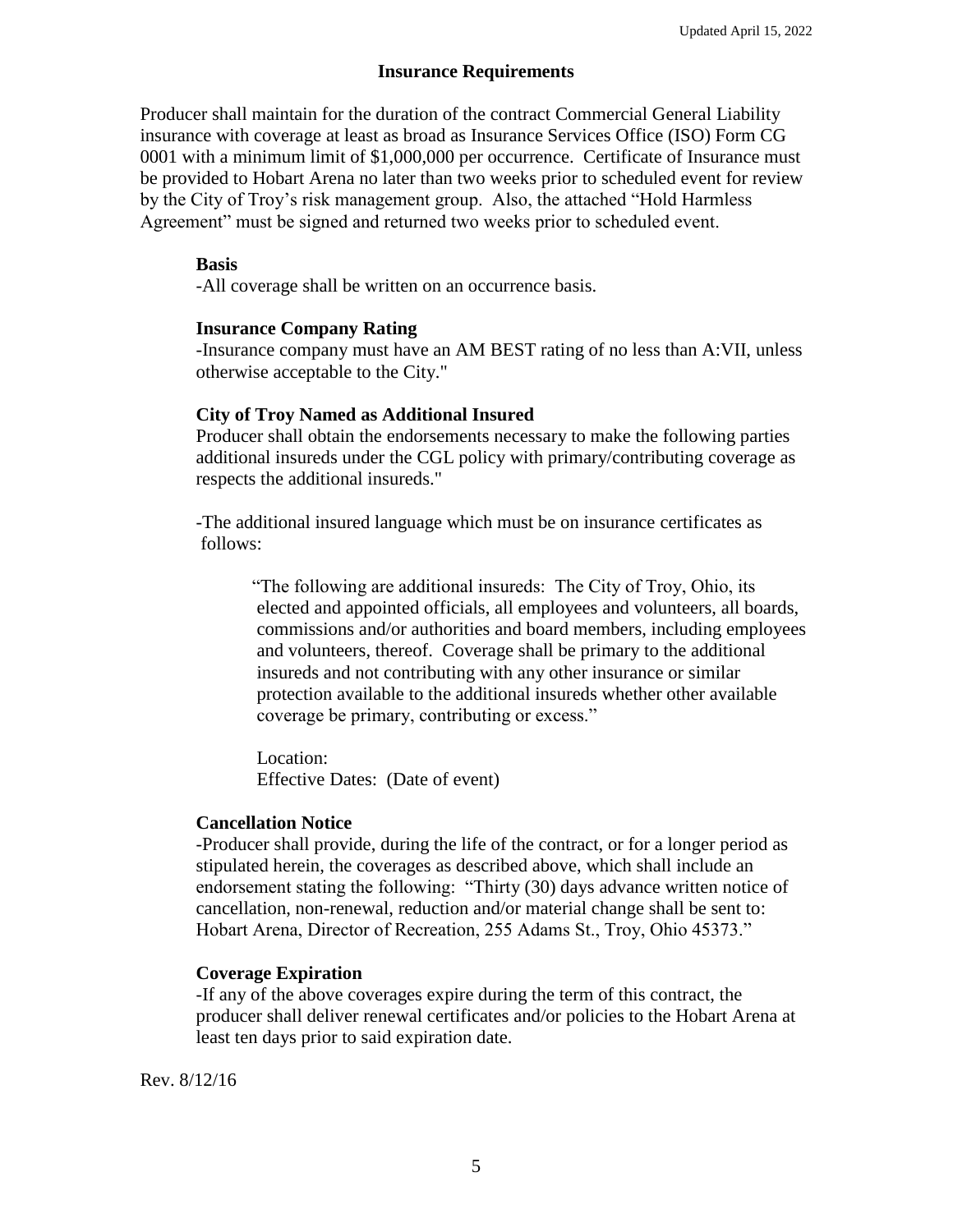# **HOLD HARMLESS AGREEMENT**

The Contractor/Producer shall hold harmless, defend and indemnify the City of Troy, Ohio, its elected and appointed officials, all employees and volunteers, all boards, commissions and/or authorities and board members, including employees and volunteers thereof against all claims, suits, actions, costs, counsel fees, expenses, damages judgments, or decrees, of every name and description, by reason of any person or persons or property being damaged or injured by the Contractor/Producer or any of his Subcontractors, or any person employed under said Contractor/Producer, or under any of his Subcontractors, or in any capacity during the progress or arising or growing out of the event, whether by negligence or otherwise.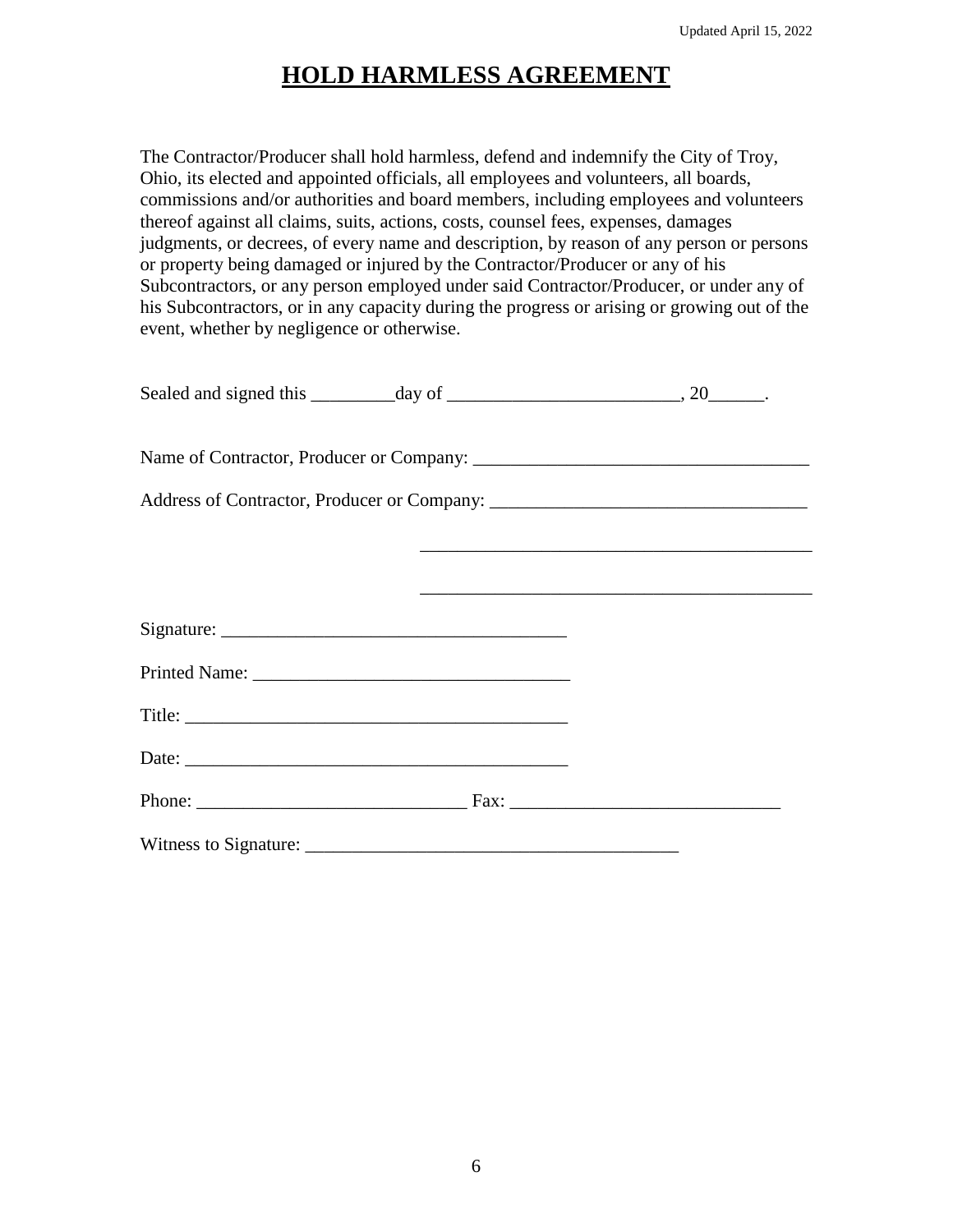### *RULES AND REGULATIONS FOR ALL TOURNAMENTS, LEAGUES, ETC. HELD*

#### **AT CITY OF TROY FIELDS**

These rules will and must be reviewed with all coaches, representatives and players before the tournament/league is held.

#### **ANY PLAYER OR TEAM THAT VIOLATES THESE RULES WILL NOT BE PERMITTED TO PARTICIPATE IN A LEAGUE TOURNAMENT OR EVENT HELD AT A CITY OF TROY RECREATIONAL FACILITY.**

- 1. By City of Troy Ordinance, there will be **NO** alcoholic beverages of any kind permitted.
- 2. The Event Representative will stop play of all games if it begins to rain, the grounds are soft and muddy or it begins to lightning and thunder.
- 3. There will be **NO** digging holes at home plate with cleats on baseball/softball fields.
- 4. Abusive language will not be tolerated at any time.
- 5. The Event Representative should have teams pick up trash and put it in the trash cans that are provided.
- 6. If scoreboards are going to be used, the Event Representative must provide a person to run the equipment. The Event Representative will also take full responsibility for the care of the equipment and the cost of any broken or stolen equipment.
- 7. Damage done to the facility directly attributed to tournament/league personnel, either team or spectator, will be charged to the Event Representative involved. If property damage is done to the lights, restrooms, fences, conference room, or other physical facility, the Event Representative will be liable and pay the cost of the repair or replacement.
- 8. There will be **absolutely no** jumping over the fence to get the ball that has bounced over or hit over the fence.
- 9. There will be **absolutely no** hitting balls into the backstop fences.
- 10. Parking will not be permitted in any areas other than designated parking lots. There will be no parking permitted in the grass.

11. Setting up of tents, canopies, campers, etc. will not be permitted. Quick pop-up tents/canopies are permissible.

12. Certificate of Insurance must be provided to the City of Troy with the application and must include the language required by the City of Troy.

I have read, understand and will abide by these rules and regulations that were set up by the Troy Recreation Board.

Date

**\_\_\_\_\_\_\_\_\_\_\_\_\_\_**

Signature of Event Representative Signature of Team Captain

\_\_\_\_\_\_\_\_\_\_\_\_\_\_\_\_\_\_\_\_\_\_\_\_\_\_\_\_\_\_\_\_\_\_ \_\_\_\_\_\_\_\_\_\_\_\_\_\_\_\_\_\_\_\_\_\_\_\_\_\_\_\_\_\_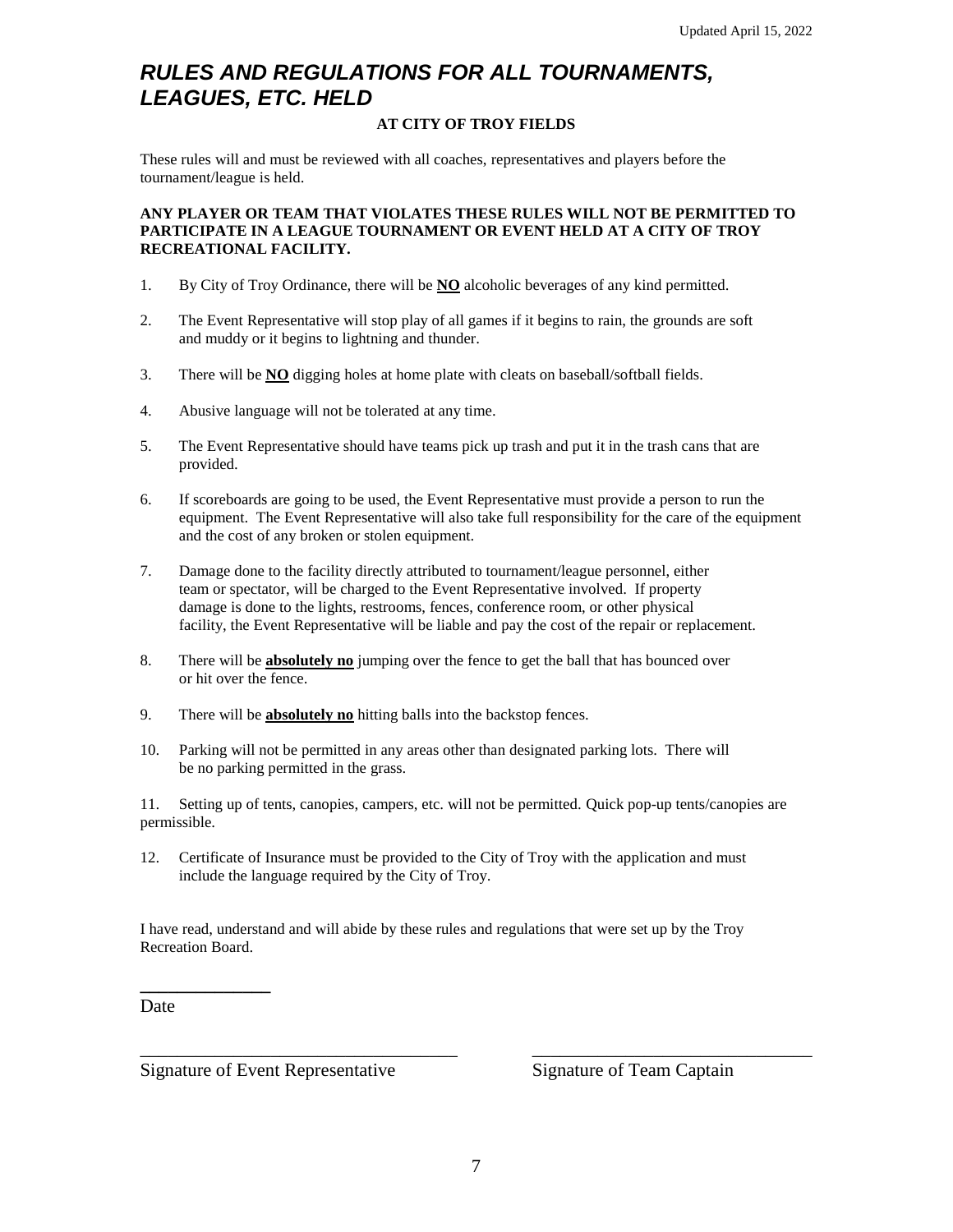### **City of Troy Recreation and Park Department Waiver and Release of Liability and Indemnification Agreement Official Team Roster**

| <b>Team Name</b> | ∟eague | Program or Association |
|------------------|--------|------------------------|
|                  |        |                        |

I agree to play with the above mentioned team for the playing season of \_\_\_\_\_\_\_\_\_\_\_\_. I release, discharge and agree not to sue and do hereby expressly waive and release any and all claims of whatever nature against the team and league or any other entity designated below, the City of Troy, Troy Recreation Department, Troy Recreation Director, the supervisory staff, or their agents or servants, or any person or entity connected with the team, league, field, damages, costs or cause of action which I have or may in the future have as a result of injuries or damages sustained or incurred by me from whatever cause including but not limited to the negligence, breach of contract or wrongful conduct of the parties hereby released.

|                | <b>Print Name</b> | Address | $\mathop{\mathrm {Zip}}$ | Phone | <b>DOB</b> | Signature-Parent/Guardian of Minor |
|----------------|-------------------|---------|--------------------------|-------|------------|------------------------------------|
| $\mathbf{1}$   |                   |         |                          |       |            |                                    |
| $\overline{2}$ |                   |         |                          |       |            |                                    |
| $\mathfrak{Z}$ |                   |         |                          |       |            |                                    |
| $\overline{4}$ |                   |         |                          |       |            |                                    |
| $\overline{5}$ |                   |         |                          |       |            |                                    |
| $\sqrt{6}$     |                   |         |                          |       |            |                                    |
| $\overline{7}$ |                   |         |                          |       |            |                                    |
| $\overline{8}$ |                   |         |                          |       |            |                                    |
| 9              |                   |         |                          |       |            |                                    |
| $10\,$         |                   |         |                          |       |            |                                    |
| $11\,$         |                   |         |                          |       |            |                                    |
| 12             |                   |         |                          |       |            |                                    |
| 13             |                   |         |                          |       |            |                                    |
| $14$           |                   |         |                          |       |            |                                    |
| 15             |                   |         |                          |       |            |                                    |
| $16\,$         |                   |         |                          |       |            |                                    |
| $17\,$         |                   |         |                          |       |            |                                    |
| $18\,$         |                   |         |                          |       |            |                                    |
| 19             |                   |         |                          |       |            |                                    |
| $20\,$         |                   |         |                          |       |            |                                    |
| $21\,$         |                   |         |                          |       |            |                                    |
| $22\,$         |                   |         |                          |       |            |                                    |
| $23\,$         |                   |         |                          |       |            |                                    |
| 24             |                   |         |                          |       |            |                                    |
| 25             |                   |         |                          |       |            |                                    |

I, \_\_\_\_\_\_\_\_\_\_\_\_\_\_\_\_\_\_\_, being the team manager of the above-mentioned team, do hereby certify that all signatures on this official team roster are original, that only those individuals signing above shall participate in the team activities and that failure to have a player personally sign the roster may subject the manager and player to suspension.

| --<br>-----<br>Nallit<br>----- | ⇁<br>$\angle$ ip | hone?<br>___ | $\sim$<br><b>CONTRACTOR</b><br>. |
|--------------------------------|------------------|--------------|----------------------------------|
|                                |                  |              |                                  |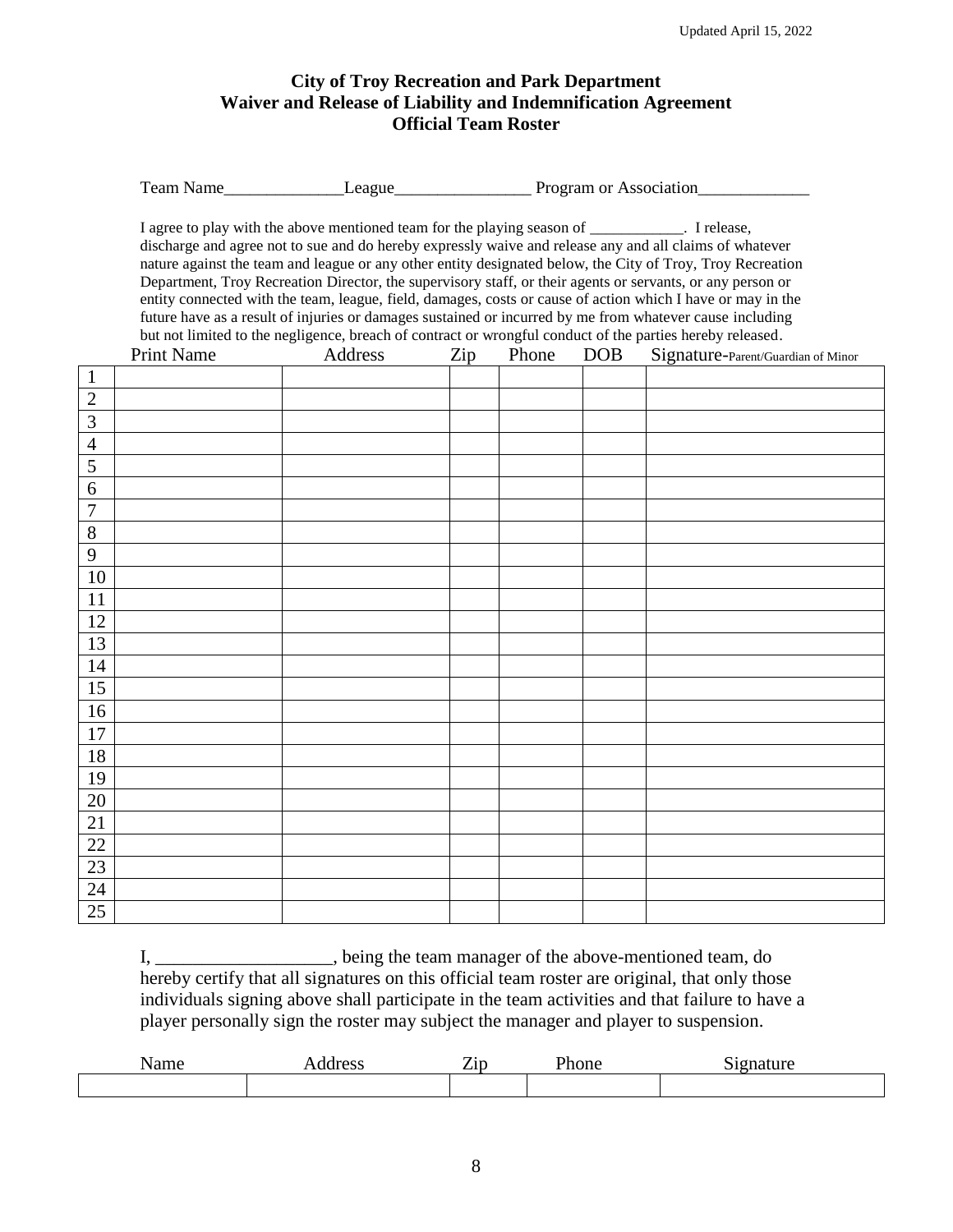# **City of Troy Recreation Department Screening Application and /Release Disclosure Statement**

This is to notify you that in connection with your interest in working as an employee/volunteer coach for the City of Troy, reports may be requested from HireRight. Such reports may contain public record information concerning your driving record, criminal records, etc., from federal, state and other agencies which maintain such records.

You have the right to make a request to HireRight, upon proper identification, to request the nature and substance of all information in its files on you at the time of your request, including the sources of information and the recipients of any reports on you that USIS has previously furnished within the two-year period preceding your request.

### **I AUTHORIZE, WITHOUT RESERVATION, HIRERIGHT, AND ANY PARTY OR AGENCY CONTACTED BY USIS, TO FURNISH THE ABOVE MENTIONED INFORMATION.**

I hereby waive, release and discharge City of Troy Recreation Department, all employers, Organizations and individuals, and any other persons or entities from liability for all damages and losses of whatever kind of nature, except liability of willful or intentional acts that may result from compliance or attempts to comply with this authorization.

HireRight is authorized to disclose all information obtained to the requesting entity. By signing below, I certify that I have read and fully understand this release, that prior to signing I was given an opportunity to ask questions and to have those questions answered to my satisfaction, and that I executed this release voluntarily and with the knowledge that the information being released could affect my applications for an employee/volunteer coach for the City of Troy.

| <b>Print Name</b>      | Signature        |
|------------------------|------------------|
| <b>Current Address</b> | City, State, Zip |
| Social Security Number | Date of Birth    |
| Phone                  | Email            |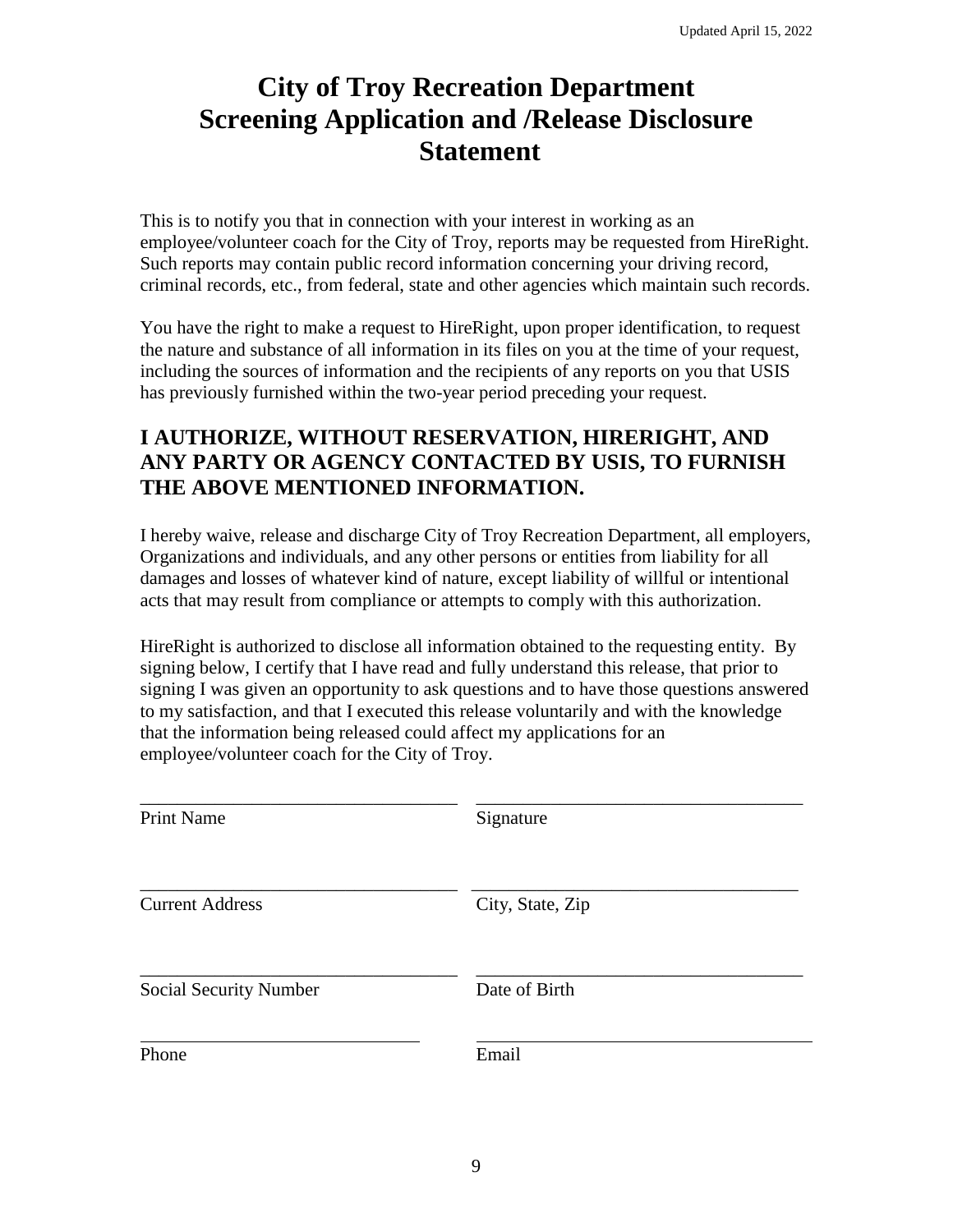#### **Troy Recreation Department Heat Index Guidelines for Outdoor Youth Sports Including Soccer & Softball**  $(7/2012)$

 $\ell$ 

 $\sim$ 

 $i = -1$ 

The Troy Recreation Board has implemented the following guidelines to deal with extreme heat for its youth softball and soccer practices and games. It is designed to provide program coordinators, coaches and participants with a standard for safe play in situations of extreme heat. The heat index will be determined based on NOAA (National Oceanic and Atmospheric Administration) at 4:30pm for that evening's events. If there are games or practices scheduled during the daytime on weekends, the heat index will be determined 1 1/2 hours prior to the scheduled time.

#### **NOAA's National Weather Service**

**Heat Index** 

| Temperature (°F) |  |  |
|------------------|--|--|
|------------------|--|--|

|                       |     | 80 | 82    | 84  | 86  | 88               | 90  | 92      | 94  | 96  | 98  | 100 | 102 | 104 | 106 | 108 | 110 |
|-----------------------|-----|----|-------|-----|-----|------------------|-----|---------|-----|-----|-----|-----|-----|-----|-----|-----|-----|
|                       | 40  | 80 | 81    | 83  | 85  | 88               | 91  | 94      | 97  | 101 | 105 | 109 | 114 | 119 | 124 | 130 | 136 |
|                       | 45  | 80 | 82    | 84  | 87  | 89               | 93  | 96      | 100 | 104 | 109 | 114 | 119 | 124 | 130 | 137 |     |
| Relative Humidity (%) | 50  | 81 | 83    | 85  | 88  | 91               | 95  | 99      | 103 | 108 | 113 | 118 | 124 | 131 | 137 |     |     |
|                       | 55  | 81 | 84    | 86  | 89  | 93               | 97  | 101     | 106 | 112 | 117 | 124 | 130 | 137 |     |     |     |
|                       | 60  | 82 | 84    | 88  | 91  | 95               | 100 | 105     | 110 | 116 | 123 | 129 | 137 |     |     |     |     |
|                       | 65  |    | 82 85 | 89  | 93  | 98               |     | 103 108 | 114 | 121 | 128 | 136 |     |     |     |     |     |
|                       | 70  | 83 | 86    | 90  | 95  | 100 <sub>1</sub> | 105 | 112     | 119 | 126 | 134 |     |     |     |     |     |     |
|                       | 75  | 84 | 88    | 92  | 97  | 103              | 109 | 116     | 124 | 132 |     |     |     |     |     |     |     |
|                       | 80  | 84 | 89    | 94  | 100 | 106              | 113 | 121     | 129 |     |     |     |     |     |     |     |     |
|                       | 85  | 85 | 90    | 96  | 102 | 110              | 117 | 126     | 135 |     |     |     |     |     |     |     |     |
|                       | 90  | 86 | 91    | 98  | 105 | 113              | 122 | 131     |     |     |     |     |     |     |     |     |     |
|                       | 95  | 86 | 93    | 100 | 108 | 117              | 127 |         |     |     |     |     |     |     |     |     |     |
|                       | 100 | 87 | 95    | 103 | 112 | 121              | 132 |         |     |     |     |     |     |     |     |     |     |

Likelihood of Heat Disorders with Prolonged Exposure or Strenuous Activity

 $\Box$  Caution Extreme Caution Danger Extreme Danger

10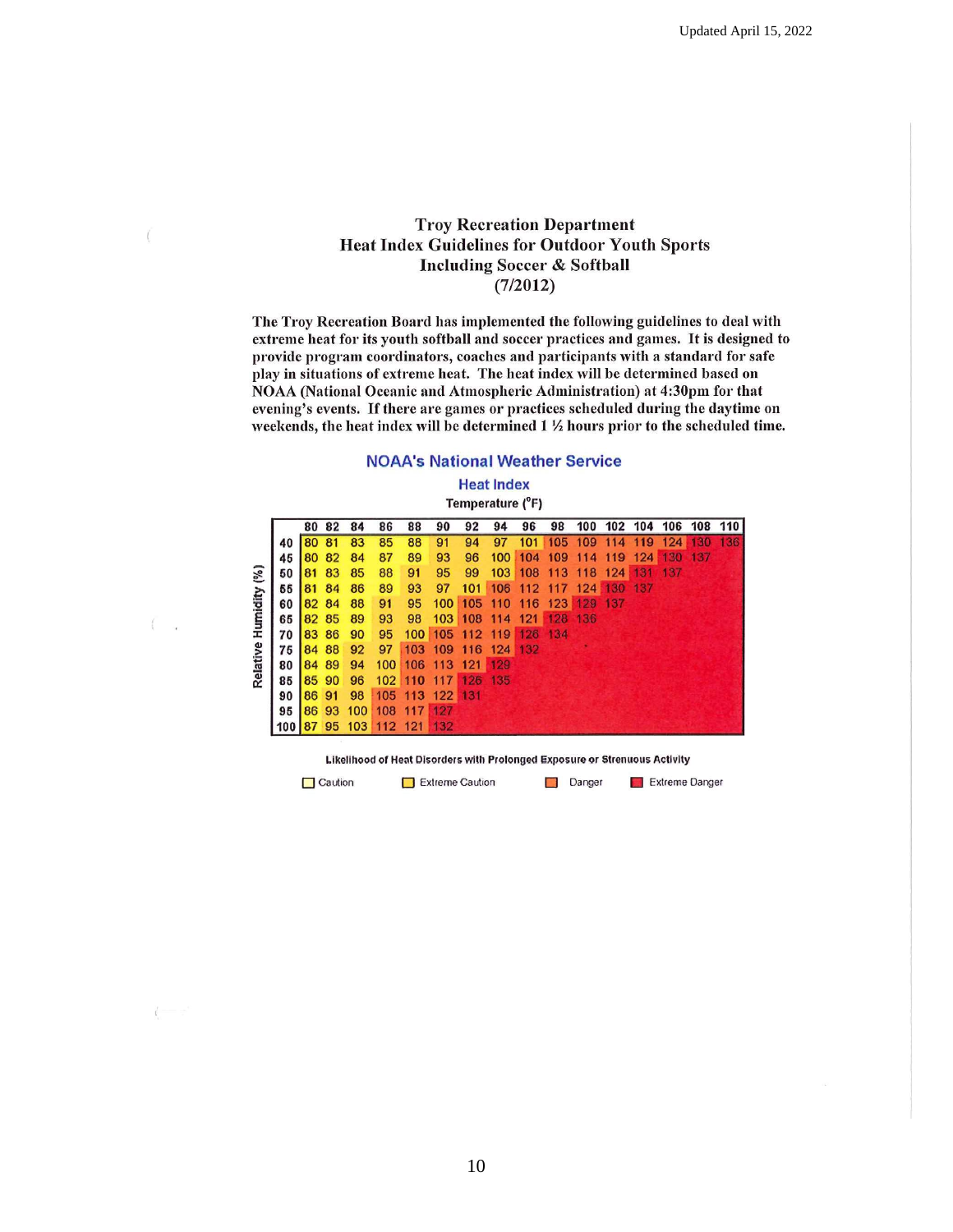| <b>Heat Index</b><br>$95 - 99$ degrees   | Coaches are instructed to reduce time of<br>practice, take frequent breaks and keep<br>players well hydrated by having them<br>drink plenty of water.                                                                                           |
|------------------------------------------|-------------------------------------------------------------------------------------------------------------------------------------------------------------------------------------------------------------------------------------------------|
|                                          | Monitor athletes for necessary action.                                                                                                                                                                                                          |
| <b>Heat Index</b><br>$100 - 104$ degrees | Coaches are instructed to reduce time of<br>practice, take frequent breaks and keep<br>players well hydrated by having them<br>drink plenty of water. Ice down towels<br>for cooling.                                                           |
|                                          | <b>Encourage frequent substitution during</b><br>games and practices. Softball catchers<br>will be allowed to catch only two innings<br>in succession during games.                                                                             |
|                                          | Monitor athletes for necessary action.                                                                                                                                                                                                          |
| <b>Heat Index</b><br>$105$ degrees +     | Cancel all specified activities or games<br>may be delayed if possible until later in<br>the evening to allow the heat index to fall<br>below 105 degrees. Recheck heat index<br>every hour to determine if delayed<br>activities are possible. |
|                                          | **Cancellations will be communicated to<br>the appropriate coaches, program<br>coordinator and will also be posted on<br>the department's voicemail system.                                                                                     |

These are guidelines to follow and it is the responsibility of parents to make the ultimate decision as to the participation of their child in Troy Recreation Department events when heat may be a factor, taking into consideration the age and physical condition of their child. Parents also have the ultimate responsibility to inform their child about the dangers of heat and the need for protection including sunscreen and proper hydration.

NOTE: Events held at other City's facilities, when teams are playing out of town, will be determined based on their policy and procedures. (eg. Tournaments/games held in Tipp City, Greenville, etc.)

The cancellation of other City of Troy Recreation Department youth sports/recreational programming will be determined on a case by case basis dependent upon the type of activity, the location, if the indoor location does not have air conditioning.

#### **Facility Users/Non-City of Troy Recreation Department Programs**

As part of the City of Troy Parks & Recreation Departments Field Use Policy, users will be required to provide a copy of their Heat Index Policy or a plan that will be implemented during times in which the Heat Index reaches or exceeds 100 degrees.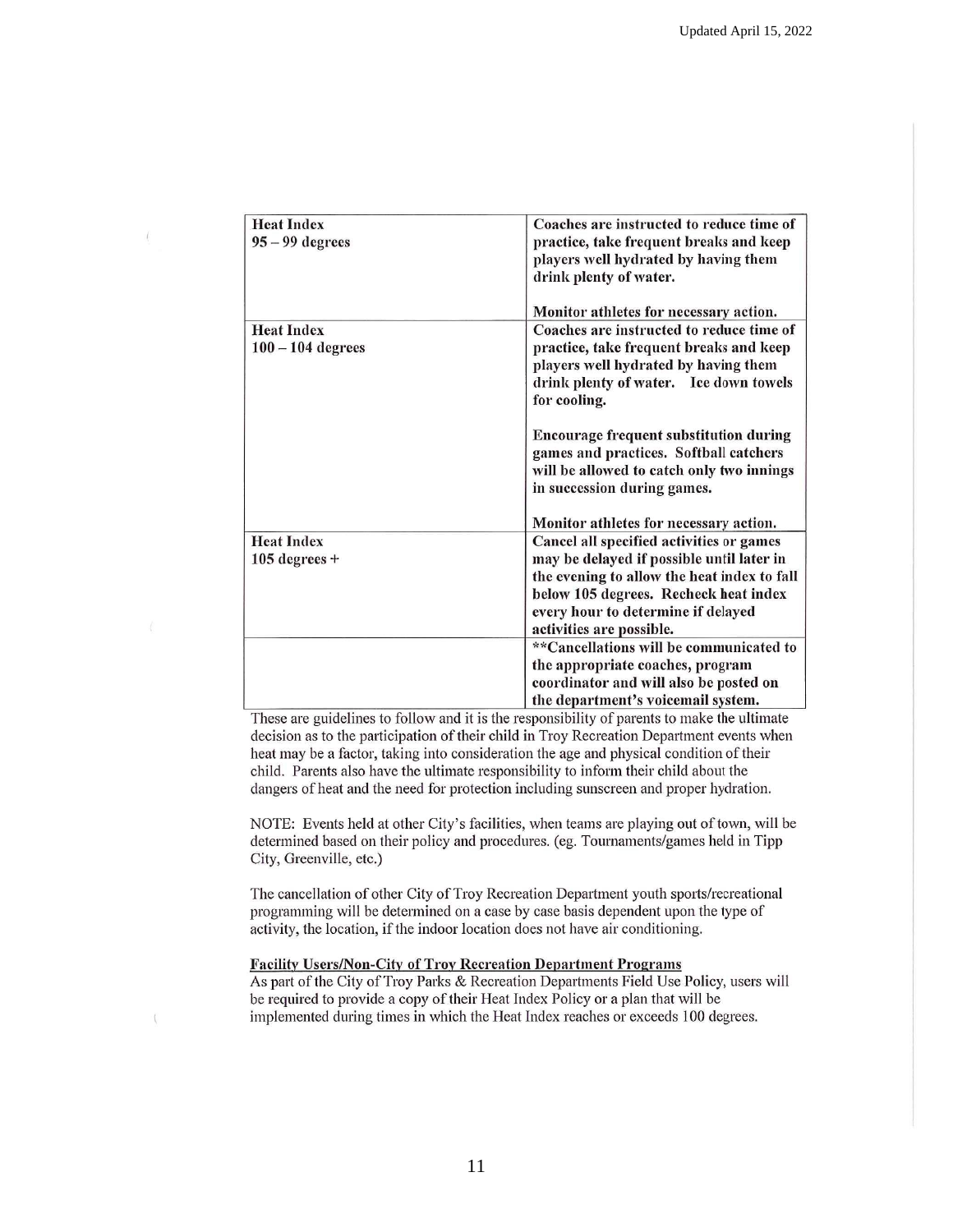

# **CITY OF TROY RECREATION DEPARTMENT & PARK DEPARTMENT**

# **FIELD USE LIGHTNING WEATHER EMERGENCY ACTION PROCEDURES AT DUKE PARK FACILITY**

Severe weather is always a concern with outdoor athletic activities and the City of Troy Recreation Department and Park Department has developed a weather emergency action procedure to ensure, to the best of our ability, the safety of each participant, coach, parent and spectators at Duke Park.

### **EMERGENCY ACTION PLAN FOR LIGHTNING STORMS**

**The following Emergency Lightning Safety plan is based on current recommendations given by the National Weather Service, the National Lightning Safety Institute, and the current NCAA Sports Medicine handbook. The League Director covering the practice/event or the Head coach, or the umpires in the occurrence that a League Director is not present, shall be the individual(s) responsible for weather observation, including using available lightning detectors and evacuation plan implementation.**

Lightning is random and unpredictable. City of Troy employees and volunteer youth sport coaches must follow specific guidelines when the risk of lightning makes it is necessary to suspend activities and clear the area. For the first time, Troy is using the Thor Guard Lightning Prediction System at Duke Park. This state-of-the-art lightning predictor will sound **ONE 15-SECOND** blast of horn when signs are lightning are detected. If the horn sounds, activities must be suspended immediately. If you are within visibility of the system, which has been installed at the Duke Park facility (unit on the softball fields of concession stand roof and also on the football concessions stand roof) you will also see a strobe light flashing and remain flashing until safe conditions return. All coaches, participants and spectators must immediately evacuate the facility and seek safe shelter. You may resume activities only after hearing **THREE 5-SECOND** blasts of the horn, the strobe light will also stop flashing. Coaches are responsible for following the emergency action procedures in the absence of a City of Troy employee, such as during practices or outside user groups using the fields.

Be vigilant in monitoring threatening weather and always err on the side of cation. Seek shelter immediately in the event of the following:

- You hear one long siren
- You hear thunder (regardless of siren)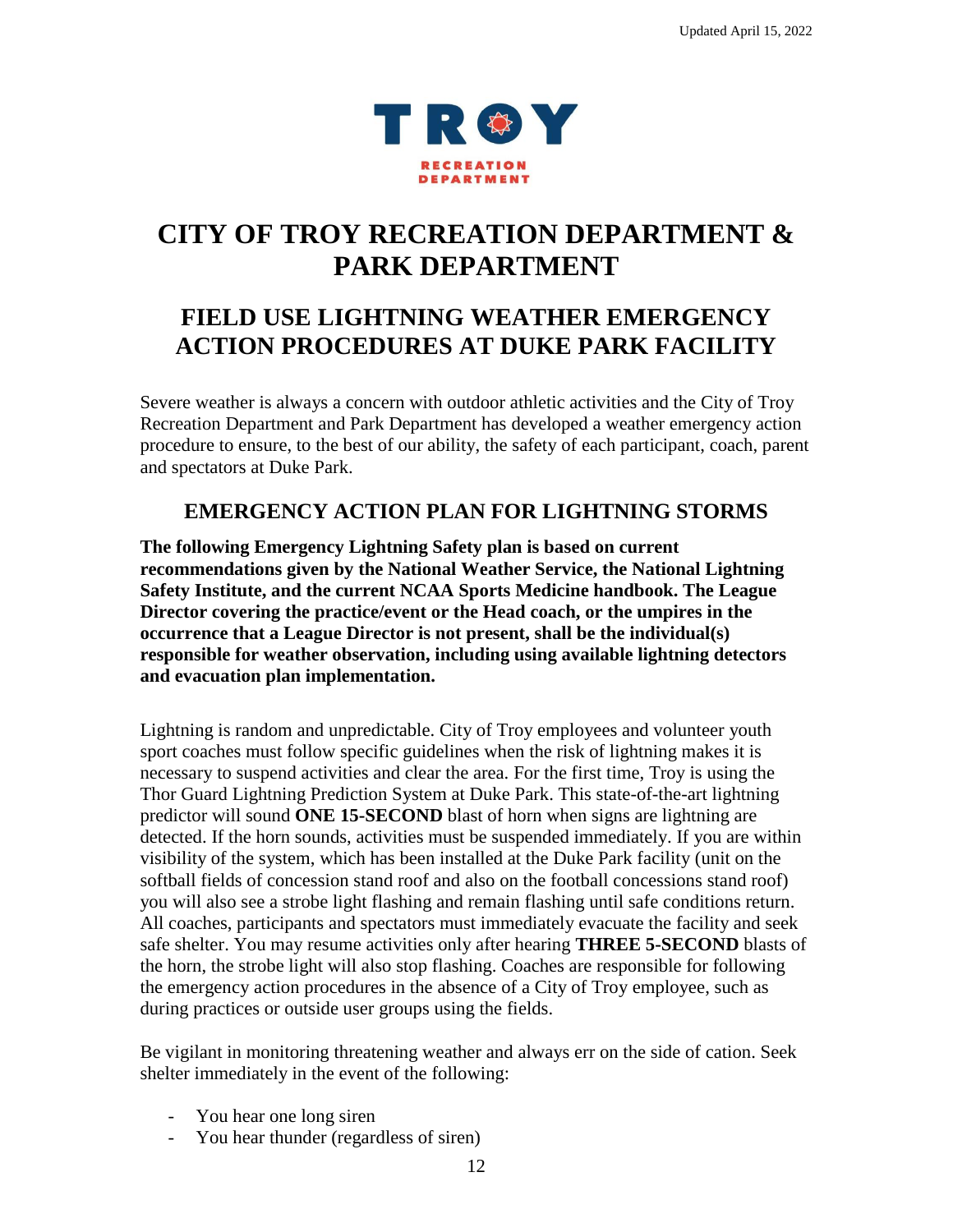- You see lightning (regardless of siren)
- You see the strobe light on when arriving at the park

### **LOCATIONS FOR SAFE SHELTER**

While no place is absolutely safe from a lightning threat, some more safe than others. When activity has been suspended due to the Thor Guard Prediction System's lightning alert, participants must evacuate to:

- 1. During lightning alerts, we ask that PARENTS ARE PRESENT with their vehicles in Duke Park to provide a safe place for their child to wait during weather delays. Waiting under the picnic overhang or outside will not reduce the chances of getting hit by lightning. All players are asked to be in the safest possible place at this time which is a car. Fully enclosed metal vehicles such as cars, trucks, and vans with windows rolled up provide good shelter from lightning. Avoid contact with metal or conduction surfaces outside or inside the car. It is no the rubber tires that makes a vehicle safe, but the hard metal roof which dissipates a lightning strike.
- 2. If you or anyone else feels their hair standing on end, and/or hear "crackling noises," you are in lightning's electric field. If caught outside during the time, immediately remove metal objects (includes baseball cap), place your feet together, duck your head, and crouch down low in a baseball catcher's stance with hands on knees. Do not lay flat on the ground.

#### - **Avoid being in or near the following areas and items:**

- 1. Open fields and high places
- 2. Isolated trees
- 3. Open air picnic shelters, including the concession stand area
- 4. Flagpoles and light poles
- 5. Bleachers (metal or wood; dugouts)
- 6. Metal fences
- 7. Golf carts
- 8. Electrical/electronic equipment
- 9. Under an umbrella

### **RESUMPTION OF ATHLETIC ACTIVITIES**

When the Thor Guard sensor detects that danger has passed (a minimum of 10 minutes after the initial alarm) it will send the all-clear signal **(THREE 5- SECOND blasts of the horn and the strobe light will stop flashing).** If activities cannot resume after a 45-minute delay, the activity will be officially postponed or cancelled.

\*\***Outside user groups will determine to postpone their games further until the all-clear signal has been sent or determine if they will cancel their game.**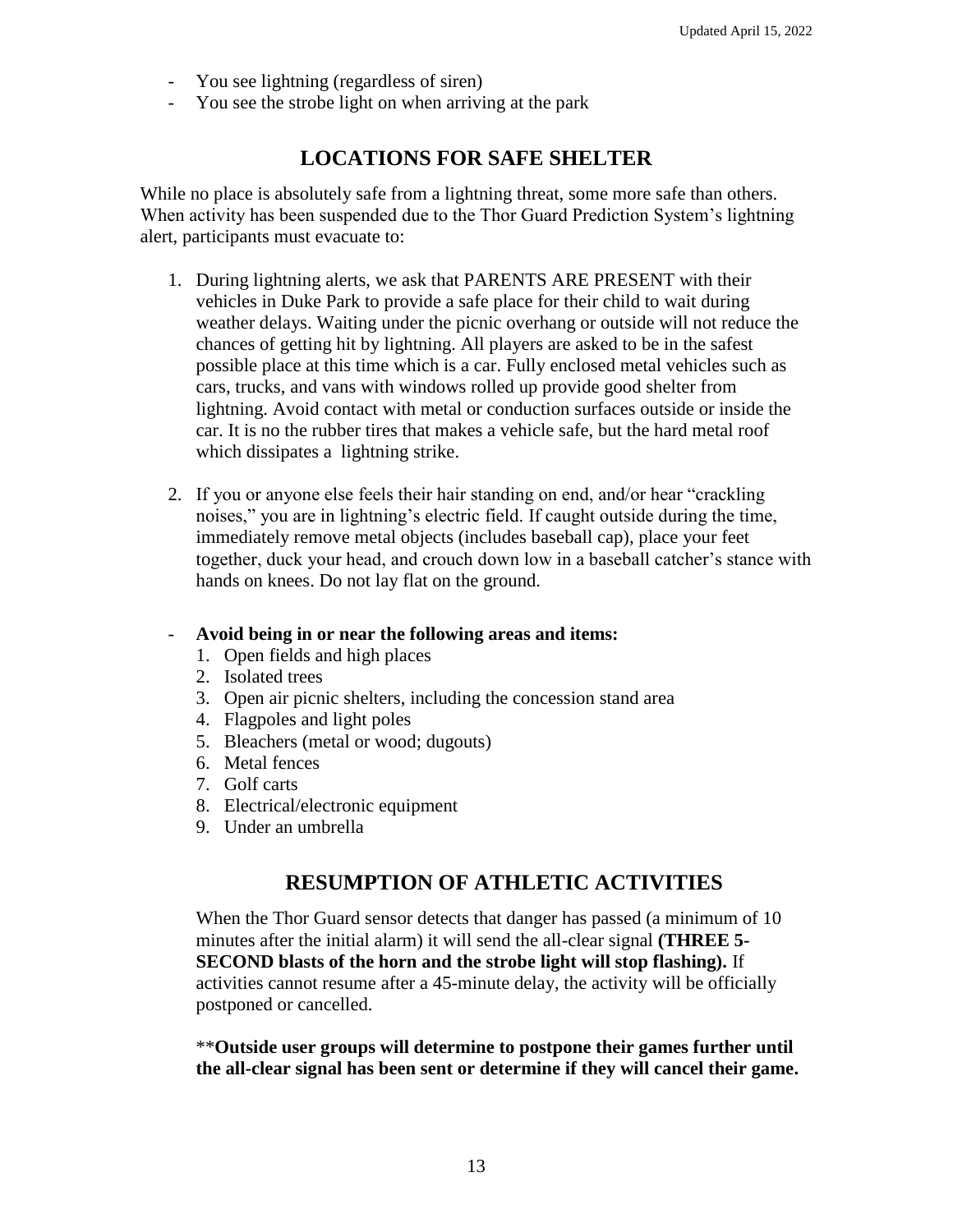# **LIGHTNING DETECTION POLICY FIELD USE REQUEST WAIVER FORM**

All outside user groups that request use of the Duke Park Facility, must adhere to this Lightning detection policy put in place by the City of Troy. This policy must be signed as part of the Field Use Policy Request packet and returned to the City of Troy Recreation Department. Signature of this policy indicates that the user group is aware of the policy, will inform all coaches and will strictly enforce this policy during the duration of their season.

Signature of Organization Representative Date of Signature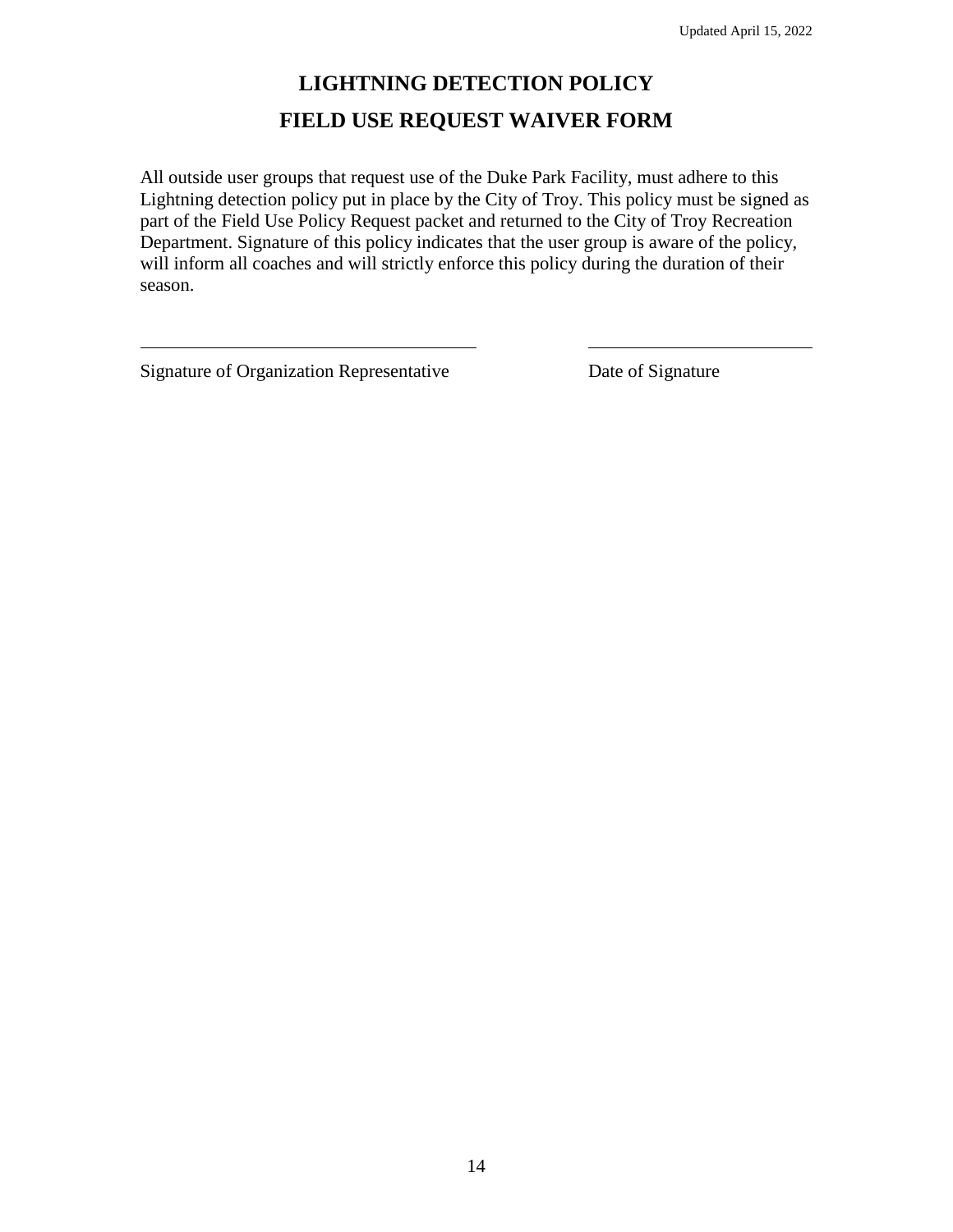## **Field Use Form Check sheet** *(For Recreation Department use only)*

| <b>Date Received</b>        |                                                                                                                                                                                                                                                                                             |                                                                        |  |  |  |  |  |
|-----------------------------|---------------------------------------------------------------------------------------------------------------------------------------------------------------------------------------------------------------------------------------------------------------------------------------------|------------------------------------------------------------------------|--|--|--|--|--|
|                             | <b>Recreation Department Facility Request</b><br>Certificate of Insurance<br><b>Hold Harmless Agreement</b><br><b>Rules and Regulations Terms</b><br><b>Official Team Roster</b><br><b>Background Check information</b><br><b>Heat Index Procedure</b><br><b>Lightning Detection Policy</b> |                                                                        |  |  |  |  |  |
| <b>Paid Amount Date</b>     | <b>Due</b>                                                                                                                                                                                                                                                                                  | <b>Field Use Fee Calculation</b><br><b>User Fee Refundable Deposit</b> |  |  |  |  |  |
|                             |                                                                                                                                                                                                                                                                                             | <b>Field Use Fee</b><br># of games $x =$                               |  |  |  |  |  |
|                             |                                                                                                                                                                                                                                                                                             | <b>Field Lining Fees</b><br># of games w/lining $x = z$                |  |  |  |  |  |
|                             |                                                                                                                                                                                                                                                                                             | <b>Light Usage Fees</b><br># of games w/lights $x = z$                 |  |  |  |  |  |
|                             |                                                                                                                                                                                                                                                                                             | <b>Background Check Fees</b><br># of backgrounds $x = 2$               |  |  |  |  |  |
|                             |                                                                                                                                                                                                                                                                                             | <b>Other</b>                                                           |  |  |  |  |  |
| <b>Total Paid/Date</b>      |                                                                                                                                                                                                                                                                                             | <b>Total Due</b>                                                       |  |  |  |  |  |
|                             |                                                                                                                                                                                                                                                                                             |                                                                        |  |  |  |  |  |
|                             |                                                                                                                                                                                                                                                                                             |                                                                        |  |  |  |  |  |
| Refundable Deposit Refunded |                                                                                                                                                                                                                                                                                             |                                                                        |  |  |  |  |  |